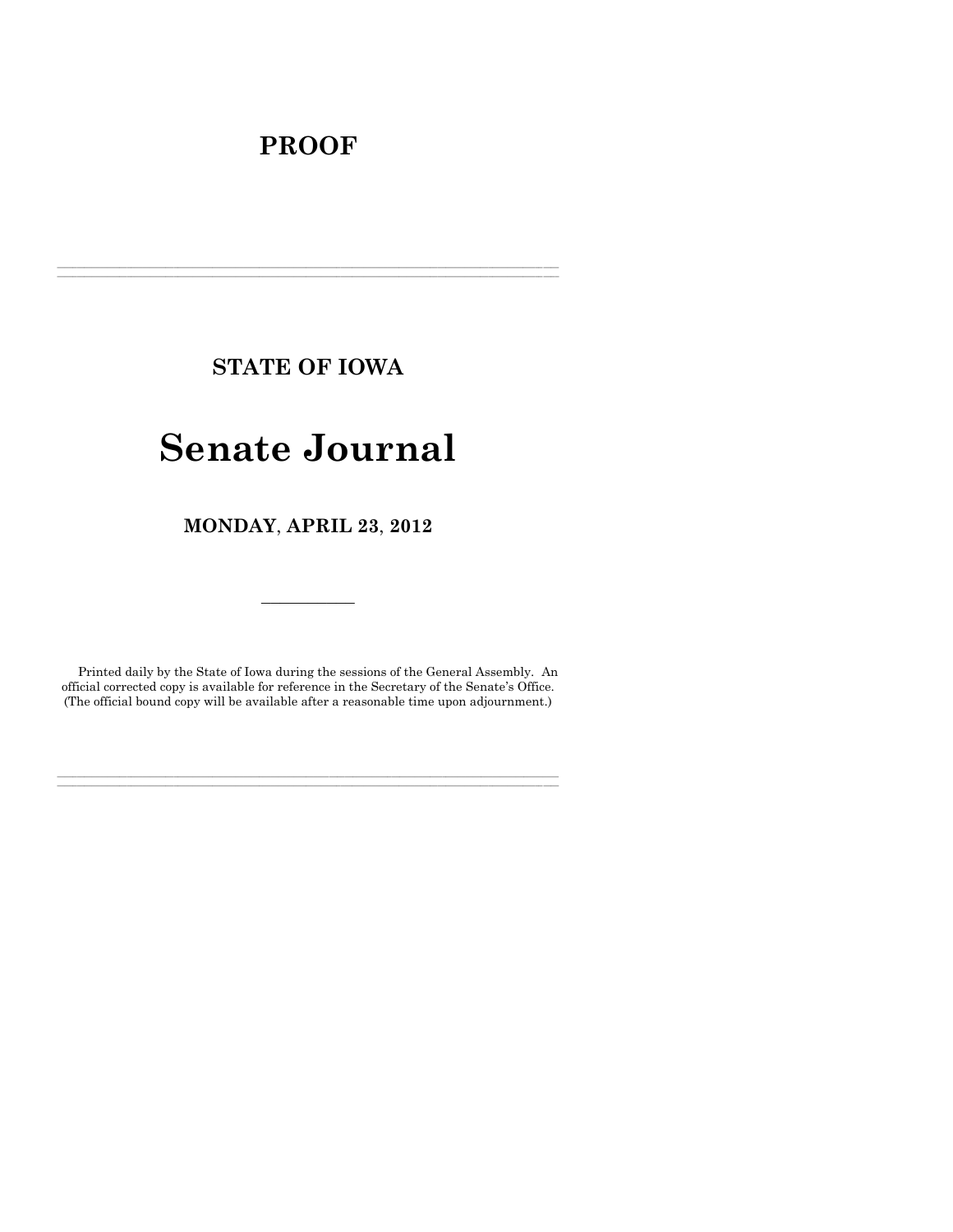# **JOURNAL OF THE SENATE**

 $\frac{1}{2}$ 

ONE HUNDRED SIXTH CALENDAR DAY SIXTY-FIRST SESSION DAY

Senate Chamber Des Moines, Iowa, Monday, April 23, 2012

The Senate met in regular session at 12:06 p.m., President Kibbie presiding.

Prayer was offered by the Honorable Robert Bacon, member of the Senate from Story County, Maxwell, Iowa.

# PLEDGE OF ALLEGIANCE

The Pledge of Allegiance was led by Senate Page Rachel Mortimer.

The Journal of Thursday, April 19, 2012, was approved.

### HOUSE MESSAGES RECEIVED AND CONSIDERED

The following messages were received from the Chief Clerk of the House:

MR. PRESIDENT: I am directed to inform your honorable body that the House has on April 19, 2012, **amended and passed** the following bill in which the concurrence of the Senate is asked:

**[Senate File 2332](http://coolice.legis.state.ia.us/Cool-ICE/default.asp?Category=billinfo&Service=Billbook&frame=1&GA=84&hbill=SF2332)**, a bill for an act relating to enhanced 911 emergency communication systems, including surcharges and the allocation of moneys collected from such surcharges and replacing the existing surcharge on prepaid wireless service with a new surcharge collected at the point of retail sale, and including effective and applicability date provisions. (S–[5228\)](http://coolice.legis.state.ia.us/Cool-ICE/default.asp?Category=billinfo&Service=Billbook&frame=1&GA=84&hbill=S5228)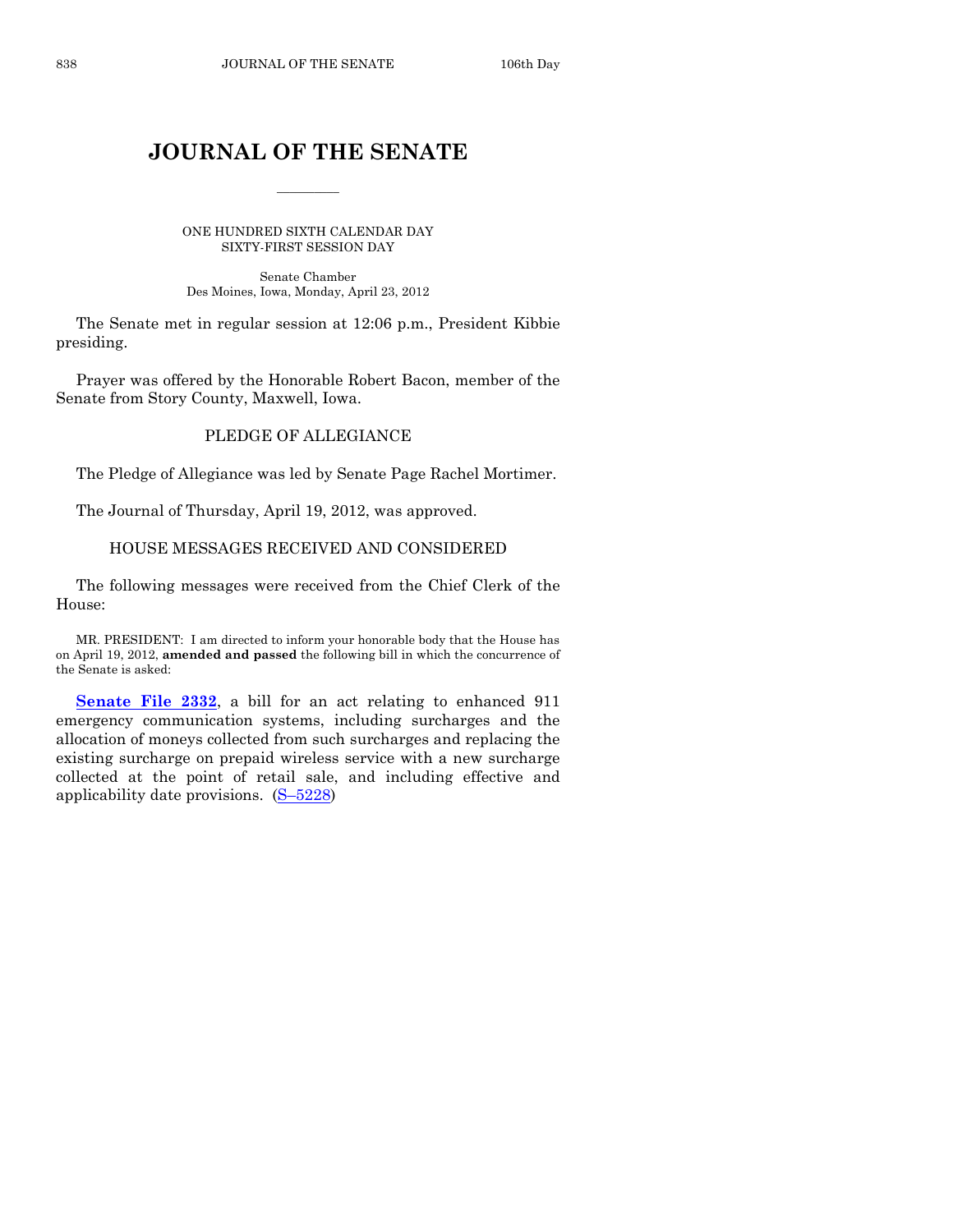ALSO: That the House has on April 19, 2012, **adopted** the following resolution in which the concurrence of the Senate is asked:

**[House Joint Resolution 2008](http://coolice.legis.state.ia.us/Cool-ICE/default.asp?Category=billinfo&Service=Billbook&frame=1&GA=84&hbill=HJR2008)**, a joint resolution nullifying a department of human services rule relating to reimbursement of physicians for services rendered in a facility setting, and including an effective date.

Read first time and referred to committee on **Human Resources**.

The Senate stood at ease at 12:09 p.m. until the fall of the gavel for the purpose of party caucuses.

The Senate resumed session at 1:18 p.m., President Kibbie presiding.

## LEAVE OF ABSENCE

Leave of absence was granted as follows:

Senator McKinley, until he arrives, on request of Senator Behn.

### HOUSE AMENDMENT CONSIDERED

#### **[Senate File 430](http://coolice.legis.state.ia.us/Cool-ICE/default.asp?Category=billinfo&Service=Billbook&frame=1&GA=84&hbill=SF430)**

Senator Jochum called up for consideration **[Senate File 430](http://coolice.legis.state.ia.us/Cool-ICE/default.asp?Category=billinfo&Service=Billbook&frame=1&GA=84&hbill=SF430)**, a bill for an act relating to violations of the open records and public meetings laws and the creation of the Iowa public information board, and including fee and effective date provisions, amended by the House in House amendment S–[5215,](http://coolice.legis.state.ia.us/Cool-ICE/default.asp?Category=billinfo&Service=Billbook&frame=1&GA=84&hbill=S5215) filed April 17, 2012.

Senator Jochum moved that the Senate concur in the House amendment.

The motion prevailed by a voice vote and the Senate **concurred** in the House amendment.

Senator Jochum moved that the bill, as amended by the House and concurred in by the Senate, be read the last time now and placed upon its passage, which motion prevailed by voice vote, and the bill was read the last time.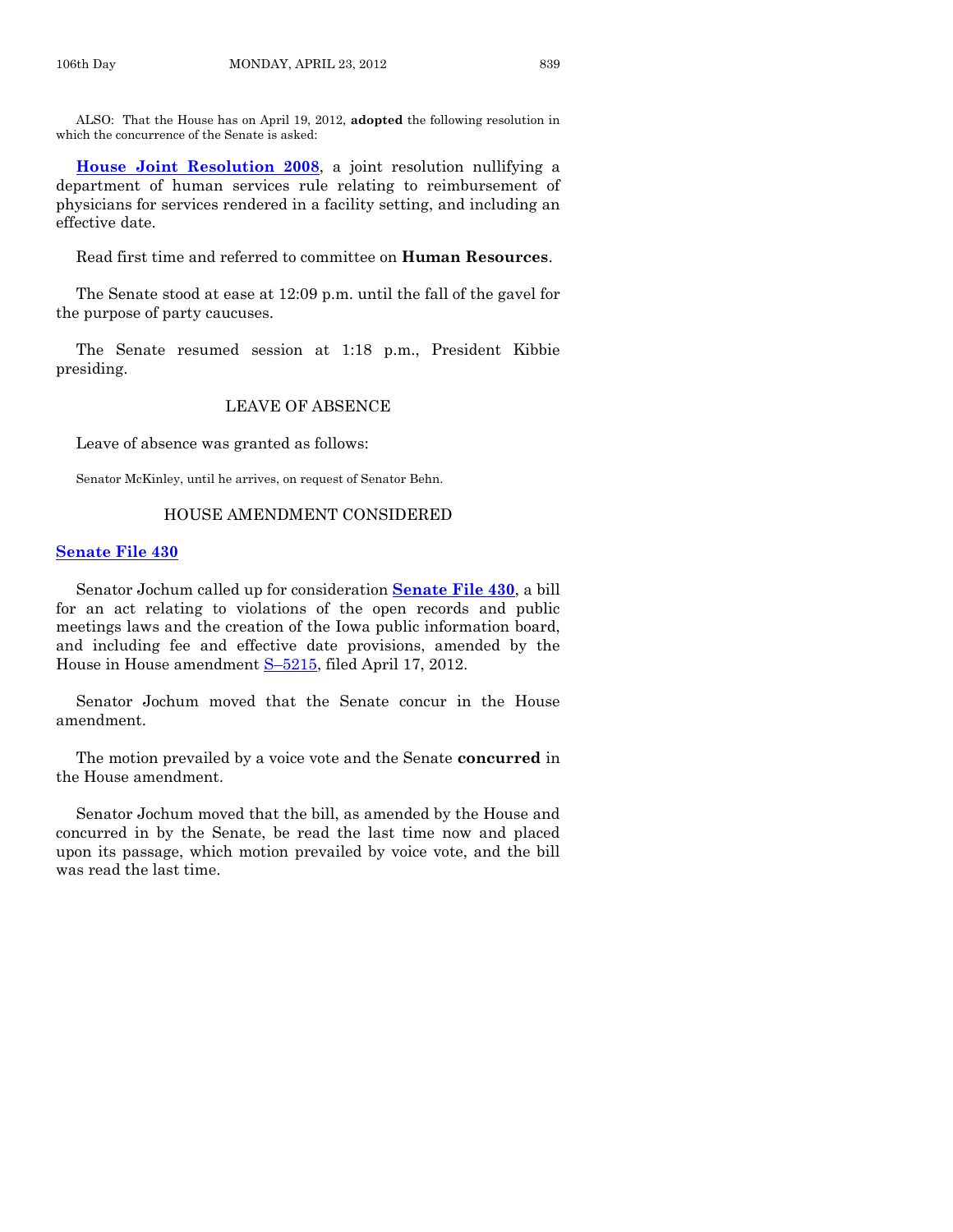# On the question "Shall the bill pass?" [\(S.F. 430\)](http://coolice.legis.state.ia.us/Cool-ICE/default.asp?Category=billinfo&Service=Billbook&frame=1&GA=84&hbill=SF430), the vote was:

Yeas, 49:

| Anderson       | Dearden    |           |            |
|----------------|------------|-----------|------------|
|                |            | Hogg      | Schoenjahn |
| Bacon          | Dix        | Horn      | Seng       |
| Bartz          | Dotzler    | Houser    | Seymour    |
| Beall          | Dvorsky    | Jochum    | Smith      |
| Behn           | Ernst      | Johnson   | Sodders    |
| Bertrand       | Feenstra   | Kapucian  | Sorenson   |
| Black          | Fraise     | Kettering | Ward       |
| Boettger       | Greiner    | Kibbie    | Whitver    |
| <b>Bolkcom</b> | Gronstal   | Mathis    | Wilhelm    |
| Bowman         | Hahn       | McCoy     | Zaun       |
| Chelgren       | Hamerlinck | Quirmbach |            |
| Courtney       | Hancock    | Ragan     |            |
| Danielson      | Hatch      | Rielly    |            |

Nays, none.

#### Absent, 1:

#### McKinley

The bill, having received a constitutional majority, was declared to have passed the Senate and the title, as amended, was agreed to.

# CONSIDERATION OF BILL (Ways and Means Calendar)

Senator Gronstal asked and received unanimous consent to take up for consideration [Senate File 2339.](http://coolice.legis.state.ia.us/Cool-ICE/default.asp?Category=billinfo&Service=Billbook&frame=1&GA=84&hbill=SF2339)

# **[Senate File 2339](http://coolice.legis.state.ia.us/Cool-ICE/default.asp?Category=billinfo&Service=Billbook&frame=1&GA=84&hbill=SF2339)**

On motion of Senator Dotzler, **[Senate File 2339](http://coolice.legis.state.ia.us/Cool-ICE/default.asp?Category=billinfo&Service=Billbook&frame=1&GA=84&hbill=SF2339)**, a bill for an act increasing the amount available for allocation to the brownfields and grayfields redevelopment tax credits under the aggregate tax credit limit and including effective date provisions, was taken up for consideration.

Senator Dotzler moved that the bill be read the last time now and placed upon its passage, which motion prevailed by a voice vote, and the bill was read the last time.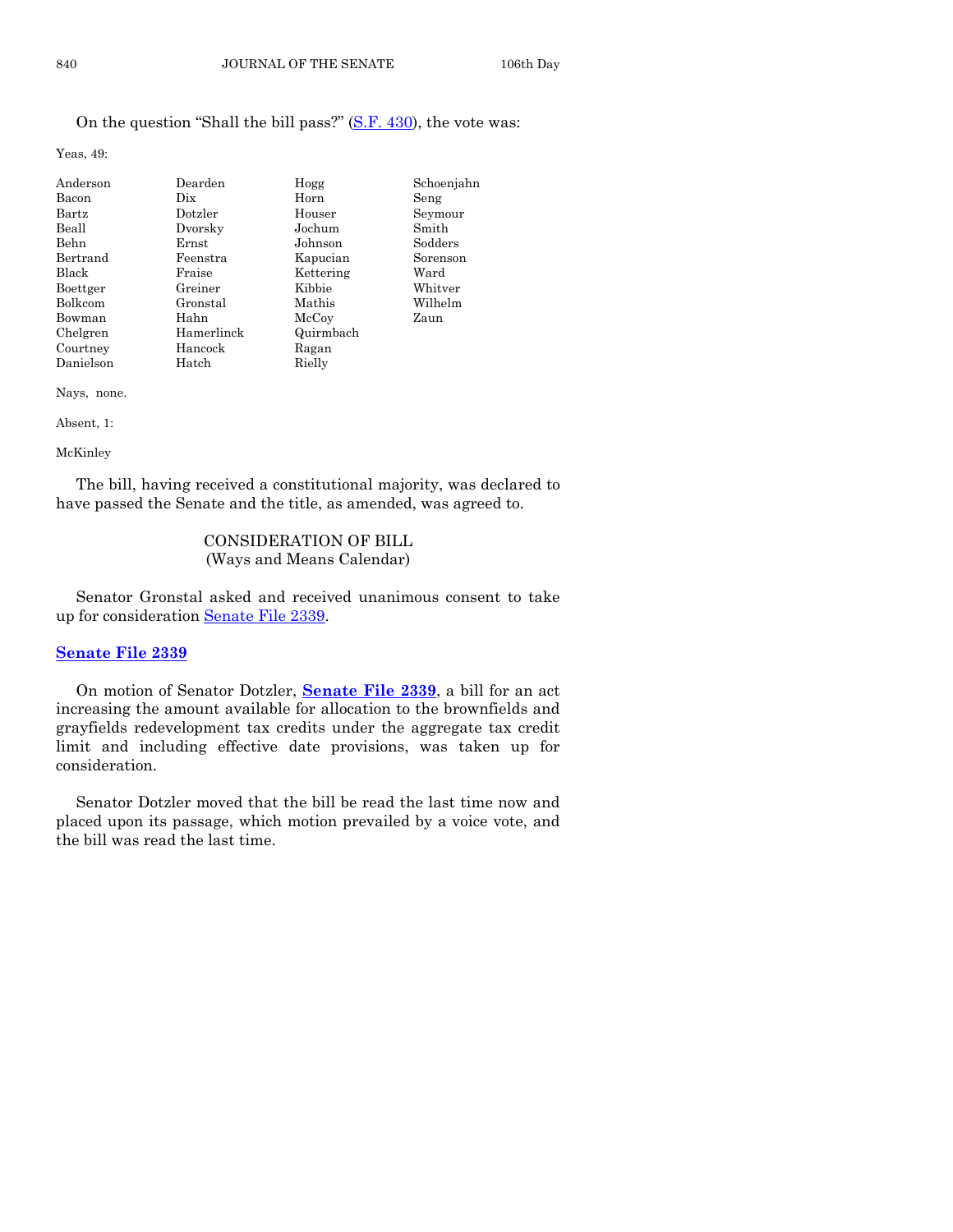Yeas, 49:

| Anderson  | Dearden    | Hogg      | Schoenjahn |
|-----------|------------|-----------|------------|
| Bacon     | Dix        | Horn      | Seng       |
| Bartz     | Dotzler    | Houser    | Seymour    |
| Beall     | Dvorsky    | Jochum    | Smith      |
| Behn      | Ernst      | Johnson   | Sodders    |
| Bertrand  | Feenstra   | Kapucian  | Sorenson   |
| Black     | Fraise     | Kettering | Ward       |
| Boettger  | Greiner    | Kibbie    | Whitver    |
| Bolkcom   | Gronstal   | Mathis    | Wilhelm    |
| Bowman    | Hahn       | McCoy     | Zaun       |
| Chelgren  | Hamerlinck | Quirmbach |            |
| Courtney  | Hancock    | Ragan     |            |
| Danielson | Hatch      | Rielly    |            |

Nays, none.

Absent, 1:

McKinley

The bill, having received a constitutional majority, was declared to have passed the Senate and the title was agreed to.

# CONSIDERATION OF BILL (Unfinished Business Calendar)

Senator Gronstal asked and received unanimous consent to take up for consideration [House File 563.](http://coolice.legis.state.ia.us/Cool-ICE/default.asp?Category=billinfo&Service=Billbook&frame=1&GA=84&hbill=HF563)

#### **[House File 563](http://coolice.legis.state.ia.us/Cool-ICE/default.asp?Category=billinfo&Service=Billbook&frame=1&GA=84&hbill=HF563)**

On motion of Senator Hogg, **[House File 563](http://coolice.legis.state.ia.us/Cool-ICE/default.asp?Category=billinfo&Service=Billbook&frame=1&GA=84&hbill=HF563)**, a bill for an act creating the transparency in private attorney contracts Act, placed on the Unfinished Business Calendar on March 22, 2012, with report of committee recommending amendment and passage, was taken up for consideration.

Senator Hogg offered amendment S-[5051,](http://coolice.legis.state.ia.us/Cool-ICE/default.asp?Category=billinfo&Service=Billbook&frame=1&GA=84&hbill=S5051) filed by the committee on Judiciary on March 7, 2012, to pages 1–4 of the bill, and moved its adoption.

Amendment  $S-5051$  $S-5051$  was adopted by a voice vote.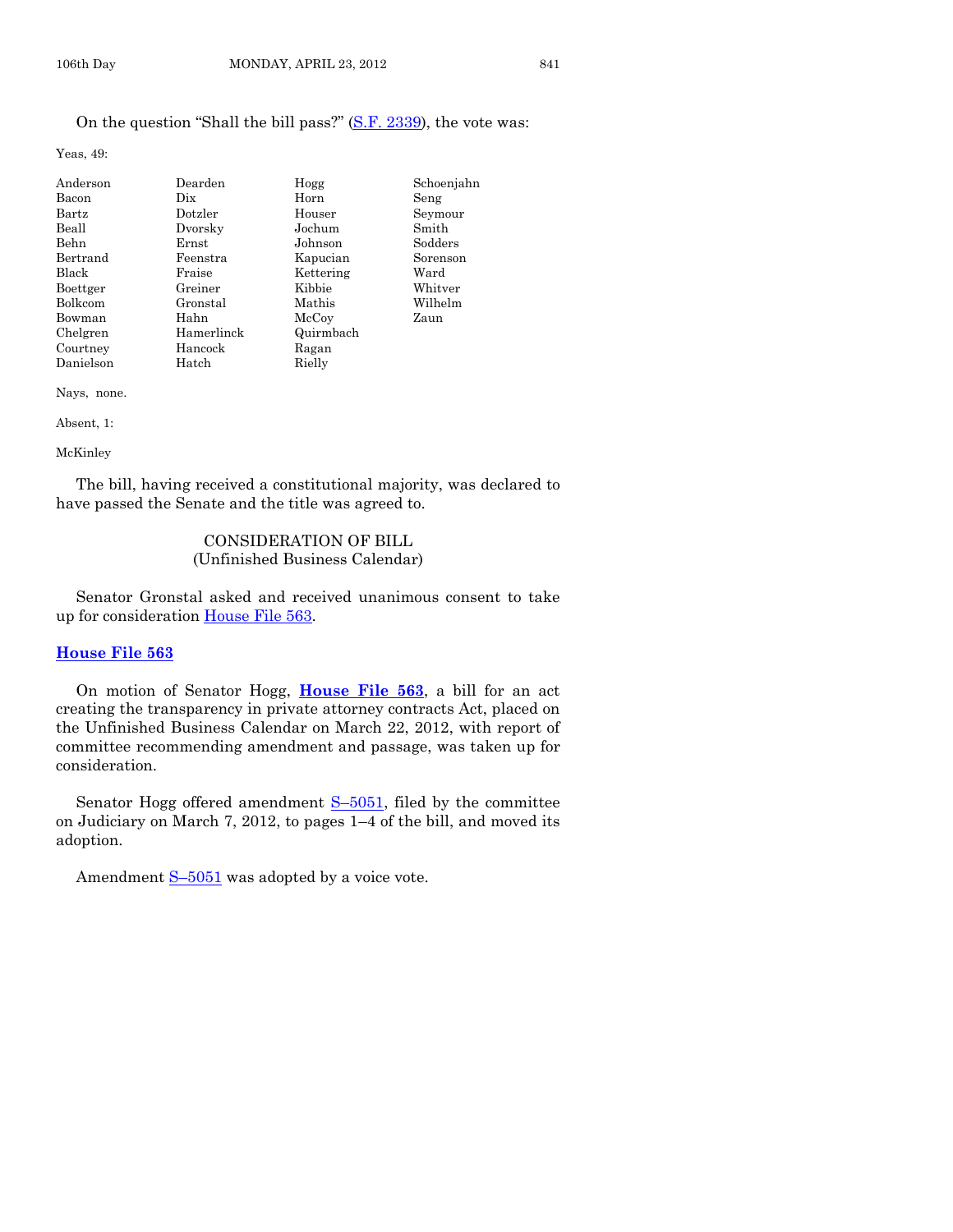Senator Hogg moved that the bill be read the last time now and placed upon its passage, which motion prevailed by a voice vote, and the bill was read the last time.

On the question "Shall the bill pass?" [\(H.F. 563\)](http://coolice.legis.state.ia.us/Cool-ICE/default.asp?Category=billinfo&Service=Billbook&frame=1&GA=84&hbill=HF563), the vote was:

Yeas, 49:

| Anderson     | Dearden    | Hogg      | Schoenjahn |
|--------------|------------|-----------|------------|
| Bacon        | Dix.       | Horn      | Seng       |
| Bartz        | Dotzler    | Houser    | Seymour    |
| Beall        | Dvorsky    | Jochum    | Smith      |
| Behn         | Ernst      | Johnson   | Sodders    |
| Bertrand     | Feenstra   | Kapucian  | Sorenson   |
| <b>Black</b> | Fraise     | Kettering | Ward       |
| Boettger     | Greiner    | Kibbie    | Whitver    |
| Bolkcom      | Gronstal   | Mathis    | Wilhelm    |
| Bowman       | Hahn       | McCoy     | Zaun       |
| Chelgren     | Hamerlinck | Quirmbach |            |
| Courtney     | Hancock    | Ragan     |            |
| Danielson    | Hatch      | Rielly    |            |

Nays, none.

Absent, 1:

McKinley

The bill, having received a constitutional majority, was declared to have passed the Senate and the title was agreed to.

# IMMEDIATELY MESSAGED

Senator Gronstal asked and received unanimous consent that **Senate Files 430** and **2339** and **[House File 563](http://coolice.legis.state.ia.us/Cool-ICE/default.asp?Category=billinfo&Service=Billbook&frame=1&GA=84&hbill=HF563)** be **immediately messaged** to the House.

# CONSIDERATION OF BILL (Ways and Means Calendar)

Senator Gronstal asked and received unanimous consent to take up for consideration [House File 2464.](http://coolice.legis.state.ia.us/Cool-ICE/default.asp?Category=billinfo&Service=Billbook&frame=1&GA=84&hbill=HF2464)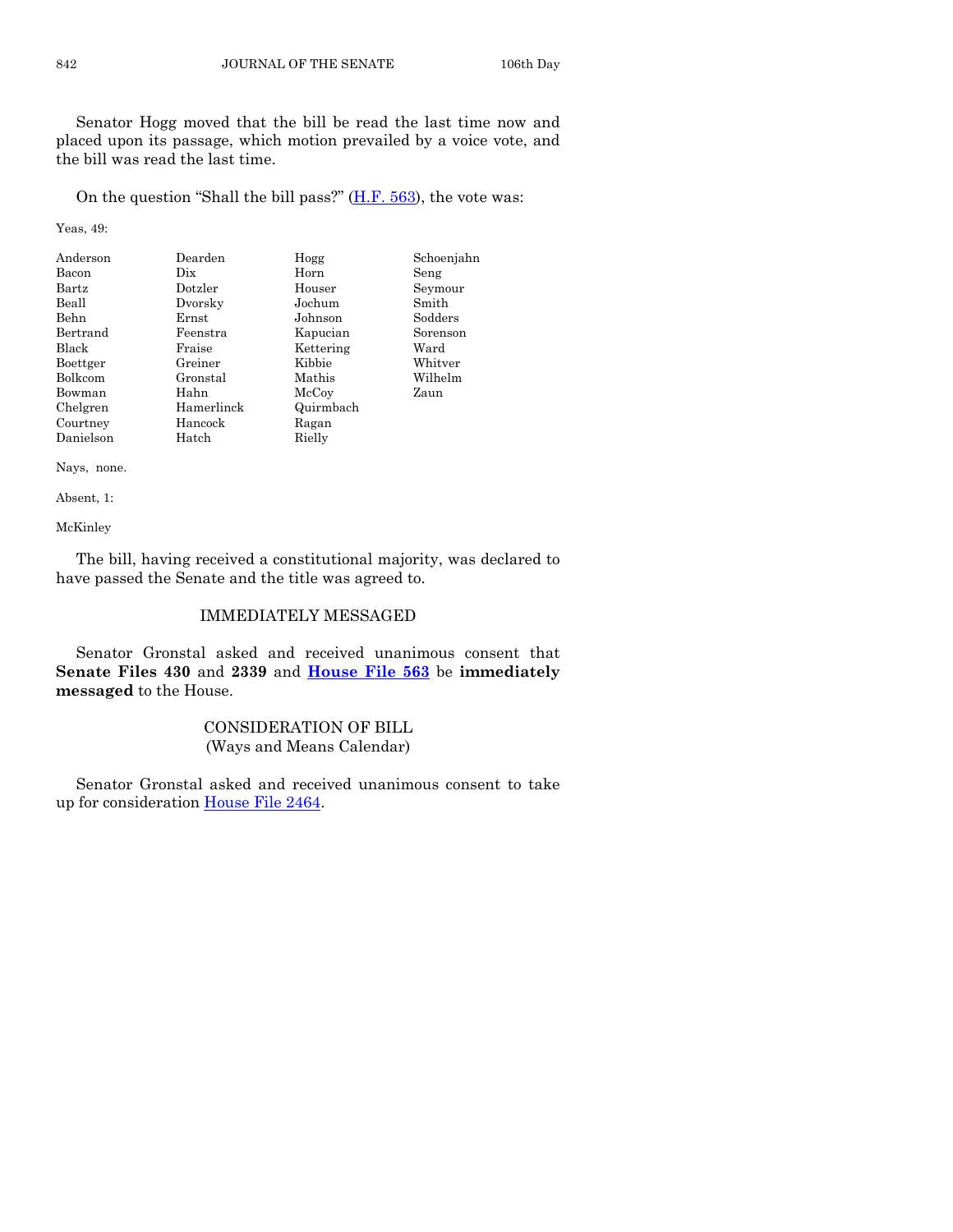# **[House File 2464](http://coolice.legis.state.ia.us/Cool-ICE/default.asp?Category=billinfo&Service=Billbook&frame=1&GA=84&hbill=HF2464)**

On motion of Senator Mathis, **[House File 2464](http://coolice.legis.state.ia.us/Cool-ICE/default.asp?Category=billinfo&Service=Billbook&frame=1&GA=84&hbill=HF2464)**, a bill for an act relating to department of public health programs and activities, providing for a penalty, and including effective and applicability date provisions, with report of committee recommending passage, was taken up for consideration.

Senator Mathis moved that the bill be read the last time now and placed upon its passage, which motion prevailed by a voice vote, and the bill was read the last time.

On the question "Shall the bill pass?"  $(H.F. 2464)$ , the vote was:

Yeas, 49:

| Anderson       | Dearden    | Hogg      | Schoenjahn |
|----------------|------------|-----------|------------|
| Bacon          | Dix        | Horn      | Seng       |
| Bartz          | Dotzler    | Houser    | Seymour    |
| Beall          | Dvorsky    | Jochum    | Smith      |
| Behn           | Ernst      | Johnson   | Sodders    |
| Bertrand       | Feenstra   | Kapucian  | Sorenson   |
| Black          | Fraise     | Kettering | Ward       |
| Boettger       | Greiner    | Kibbie    | Whitver    |
| <b>Bolkcom</b> | Gronstal   | Mathis    | Wilhelm    |
| Bowman         | Hahn       | McCoy     | Zaun       |
| Chelgren       | Hamerlinck | Quirmbach |            |
| Courtney       | Hancock    | Ragan     |            |
| Danielson      | Hatch      | Rielly    |            |

Nays, none.

Absent, 1:

McKinley

The bill, having received a constitutional majority, was declared to have passed the Senate and the title was agreed to.

### HOUSE AMENDMENT CONSIDERED

#### **[Senate File 2332](http://coolice.legis.state.ia.us/Cool-ICE/default.asp?Category=billinfo&Service=Billbook&frame=1&GA=84&hbill=SF2332)**

Senator Danielson called up for consideration **[Senate File 2332](http://coolice.legis.state.ia.us/Cool-ICE/default.asp?Category=billinfo&Service=Billbook&frame=1&GA=84&hbill=SF2332)**, a bill for an act relating to enhanced 911 emergency communication systems, including surcharges and the allocation of moneys collected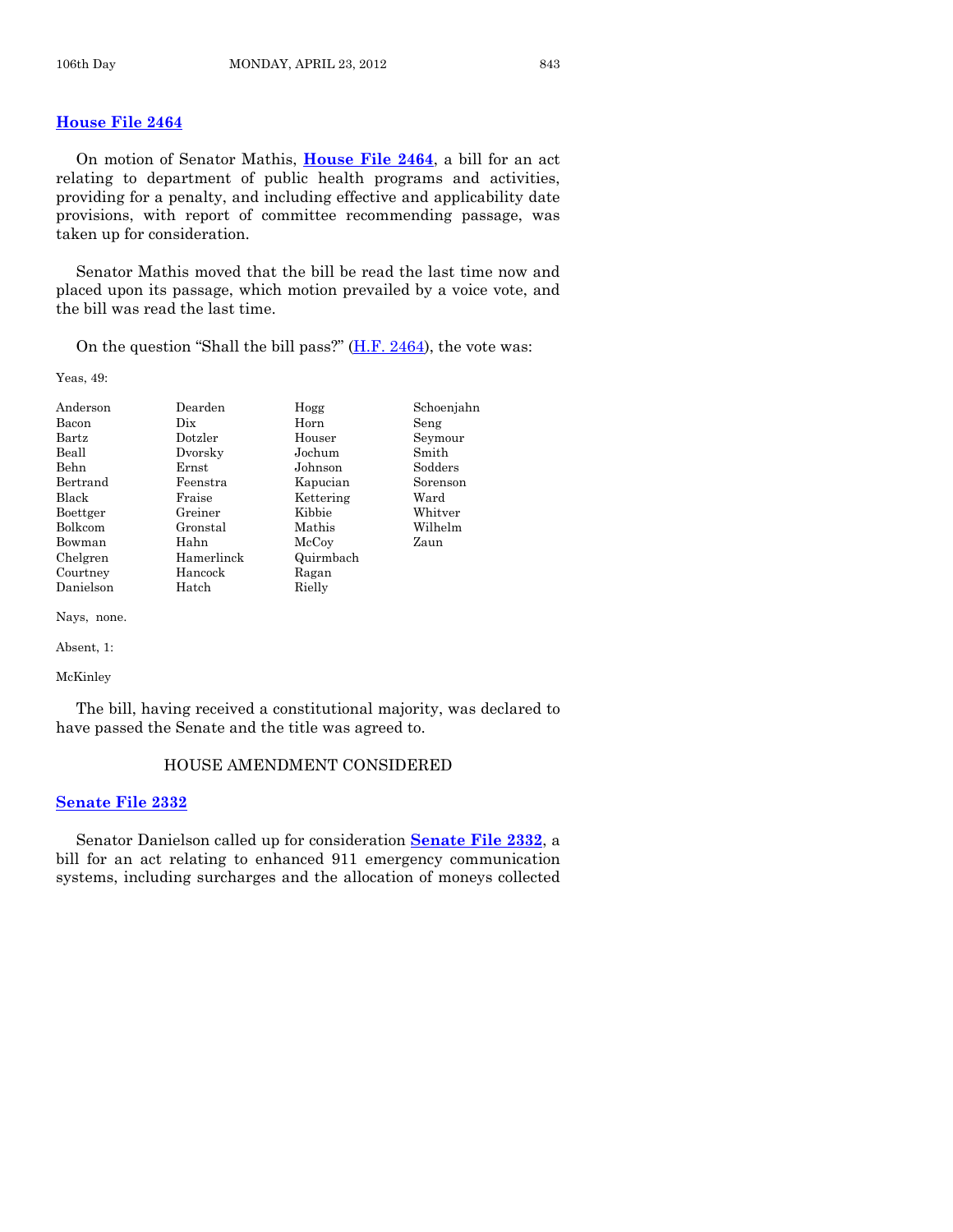from such surcharges and replacing the existing surcharge on prepaid wireless service with a new surcharge collected at the point of retail sale, and including effective and applicability date provisions, amended by the House in House amendment S–[5228,](http://coolice.legis.state.ia.us/Cool-ICE/default.asp?Category=billinfo&Service=Billbook&frame=1&GA=84&hbill=S5228) filed April 23, 2012.

Senator Danielson moved that the Senate concur in the House amendment.

The motion prevailed by a voice vote and the Senate **concurred** in the House amendment.

Senator Danielson moved that the bill, as amended by the House and concurred in by the Senate, be read the last time now and placed upon its passage, which motion prevailed by voice vote, and the bill was read the last time.

On the question "Shall the bill pass?" [\(S.F. 2332\)](http://coolice.legis.state.ia.us/Cool-ICE/default.asp?Category=billinfo&Service=Billbook&frame=1&GA=84&hbill=SF2332), the vote was:

Yeas, 49:

| Anderson  | Dearden    | Hogg      | Schoenjahn |
|-----------|------------|-----------|------------|
| Bacon     | Dix        | Horn      | Seng       |
| Bartz     | Dotzler    | Houser    | Seymour    |
| Beall     | Dvorsky    | Jochum    | Smith      |
| Behn      | Ernst      | Johnson   | Sodders    |
| Bertrand  | Feenstra   | Kapucian  | Sorenson   |
| Black     | Fraise     | Kettering | Ward       |
| Boettger  | Greiner    | Kibbie    | Whitver    |
| Bolkcom   | Gronstal   | Mathis    | Wilhelm    |
| Bowman    | Hahn       | McCoy     | Zaun       |
| Chelgren  | Hamerlinck | Quirmbach |            |
| Courtney  | Hancock    | Ragan     |            |
| Danielson | Hatch      | Rielly    |            |

Nays, none.

Absent, 1:

McKinley

The bill, having received a constitutional majority, was declared to have passed the Senate and the title was agreed to.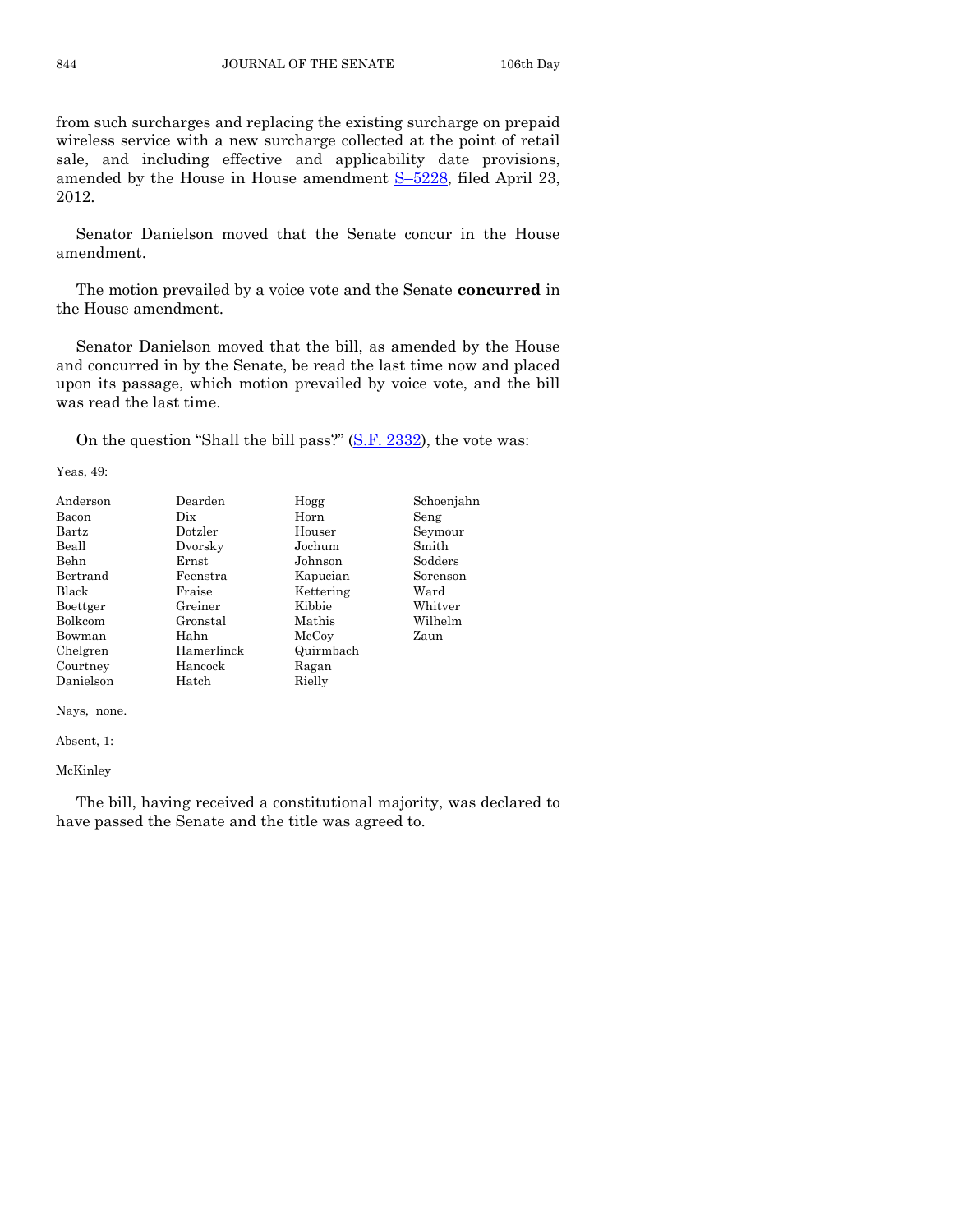# IMMEDIATELY MESSAGED

Senator Gronstal asked and received unanimous consent that **[Senate File 2332](http://coolice.legis.state.ia.us/Cool-ICE/default.asp?Category=billinfo&Service=Billbook&frame=1&GA=84&hbill=SF2332)** and **[House File 2464](http://coolice.legis.state.ia.us/Cool-ICE/default.asp?Category=billinfo&Service=Billbook&frame=1&GA=84&hbill=HF2464)** be **immediately messaged** to the House.

### SPECIAL PRESENTATION TO SENATE PAGES

The Senate Pages were invited to the well of the Senate for a special presentation and were thanked by Senators Gronstal and Behn for their service to the Senate.

Certificates of Excellence for serving with honor and distinction as Senate Pages during the 2012 Regular Session of the Eighty-fourth General Assembly were given to the following:

Hailey Albert, Mackenzie Bills, Taylor Broshar, Thomas Day, Sean Duff, Iry Eicher, Shannon Goes, Jordan Grube, Katie Jaeschke, Nina Liu, Rachel Mortimer, Peggy Osmundson, Adam Pitts, and Britney Samuelson.

The Senate rose and expressed its appreciation.

#### ADJOURNMENT

On motion of Senator Gronstal, the Senate adjourned at 1:55 p.m. until 9:00 a.m., Tuesday, April 24, 2012.

#### **APPENDIX**

# CERTIFICATES OF RECOGNITION

The Secretary of the Senate issued the following certificates of recognition:

Peter Halfhill, Earlville—For achieving the rank of Eagle Scout. Senator Schoenjahn (4/23/12).

The citizens of Moville, IA—For celebrating their community's quasquicentennial. Senator Anderson (4/23/12).